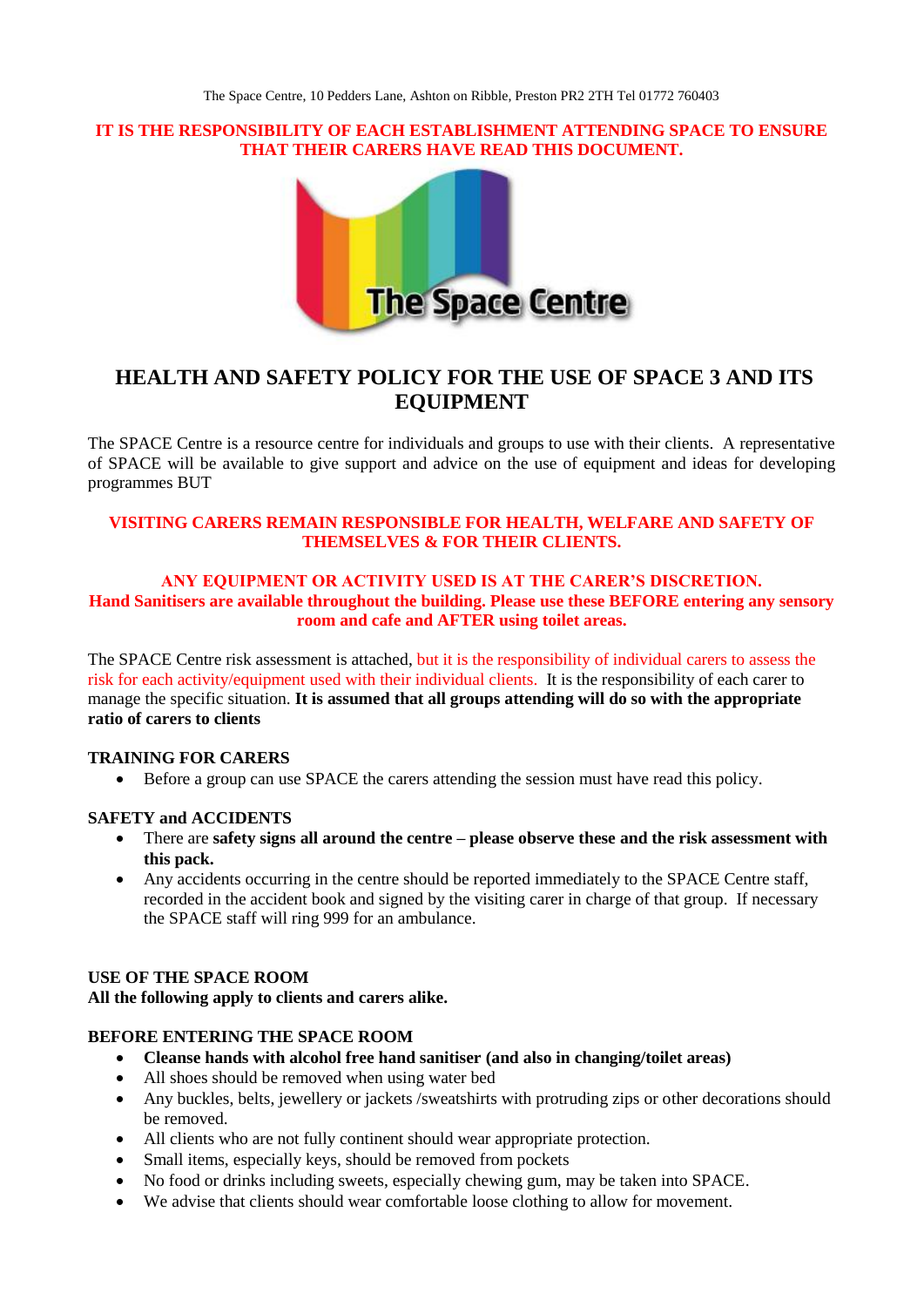# **SUPERVISION**

- Clients must be supervised by carers at all times.
- Any client leaving the SPACE room during the session must be accompanied by a carer.

# **CEILING TRACKING HOIST**

- Please do not use the hoist unless you have been trained to do so. Ask SPACE staff if you are unsure.
- Slings used should belong to the individual client. There are some slings available at SPACE which should only be used at the carer's discretion. Carers should sign the sheet accepting the responsibility of their use.
- **Never allow the lifting tape to go up into the motor above the line marked**

| <b>Weighted Blankets</b> |  |
|--------------------------|--|
|                          |  |

| Hazard         | <b>Risk</b>     | Controls                                      | Consequence | Liklihood  |
|----------------|-----------------|-----------------------------------------------|-------------|------------|
| Use of         | Child or adult  | <b>Blankets should NEVER be</b><br>$\bullet$  | High        | Improbable |
| weighted       | could suffocate | used without one to one                       |             |            |
| <b>Blanket</b> | under the       | constant supervision                          |             |            |
|                | weight of the   | Blankets should never be used                 |             |            |
|                | blanket         | for no longer than 20 minutes.                |             |            |
|                |                 | The blanket should weigh no                   |             |            |
|                |                 | more than 10% of the person's                 |             |            |
|                |                 | weight.                                       |             |            |
|                |                 | Every client should be                        |             |            |
|                |                 | individually risk assessed by                 |             |            |
|                |                 | their own carers to decide if                 |             |            |
|                |                 | the blanket is appropriate for                |             |            |
|                |                 | their use                                     |             |            |
|                |                 | Blankets should never be used if<br>$\bullet$ |             |            |
|                |                 | the person has respiratory or                 |             |            |
|                |                 | cardiac problems, serious                     |             |            |
|                |                 | hypotonia (floppy muscles),                   |             |            |
|                |                 | uncontrolled epilepsy, serious                |             |            |
|                |                 | skin allergies or circulatory                 |             |            |
|                |                 | problems.                                     |             |            |
|                |                 | The person's head or neck                     |             |            |
|                |                 | should never be covered.                      |             |            |
|                |                 | Their vital signs should be<br>$\bullet$      |             |            |
|                |                 | observable at all times, watching             |             |            |
|                |                 | for any negative reactions                    |             |            |
|                |                 | including difficulty breathing,               |             |            |
|                |                 | nausea, increase in temperature               |             |            |
|                |                 | or any behavioural/physical                   |             |            |
|                |                 | reactions demonstrating                       |             |            |
|                |                 | discomfort or anxiety.                        |             |            |
|                |                 | The person should not be rolled<br>٠          |             |            |
|                |                 | up into the blanket                           |             |            |
|                |                 | The person must be able to                    |             |            |
|                |                 | remove the blanket                            |             |            |
|                |                 | independently.                                |             |            |
|                |                 | The weighted blanket must                     |             |            |
|                |                 | never be used as a restraint.                 |             |            |
|                |                 | When used for the first time it               |             |            |
|                |                 | must be by a carer able to                    |             |            |
|                |                 | interpret the user's response in              |             |            |